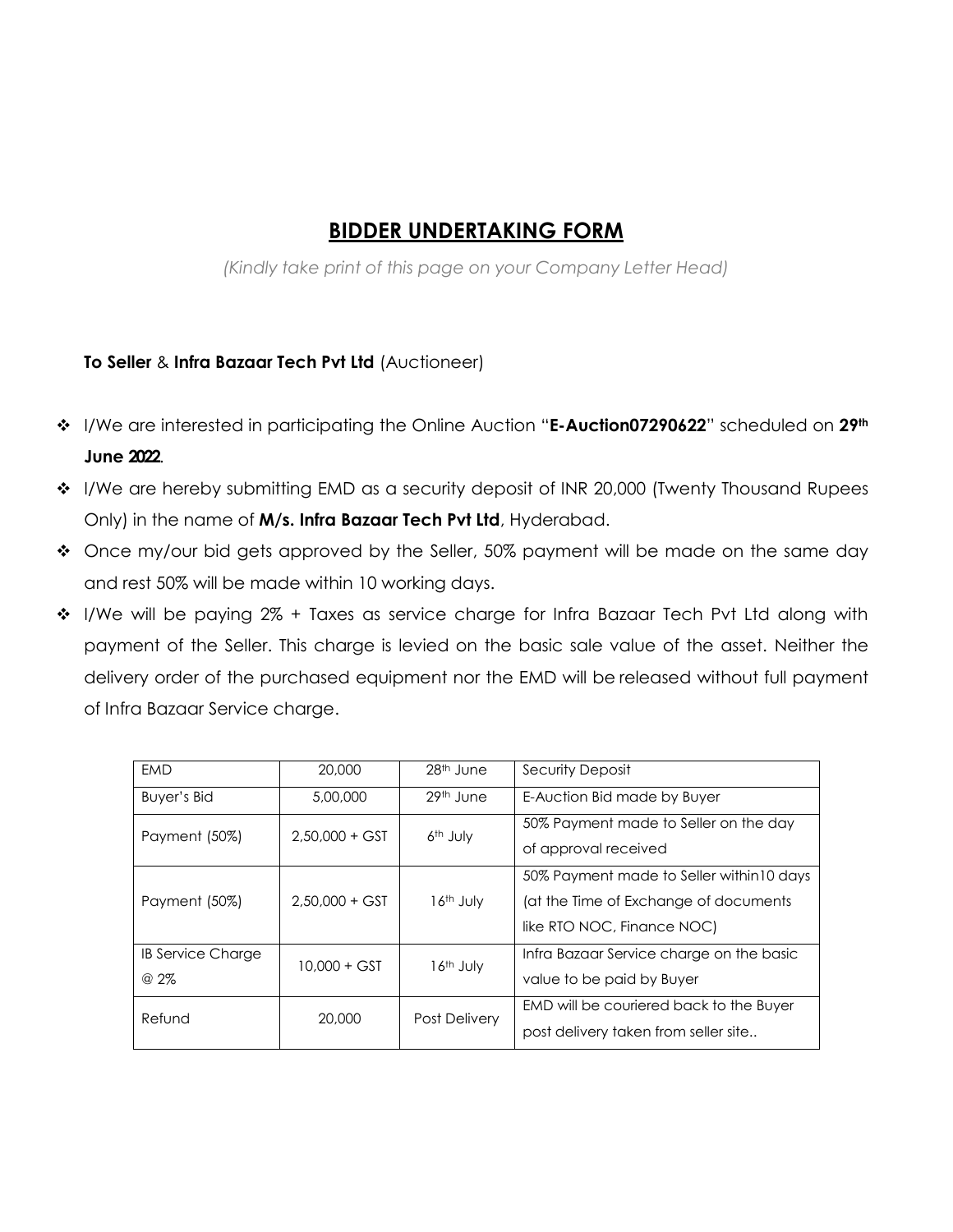- $\cdot \cdot$  In case of unsuccessful bids/ non approval from Seller, the DD will be returned back to me/us within 7 working days.
- $\cdot \cdot$  If my/our bids are approved by the Seller and due to some circumstances, I/we are unable to make payment or backing off later stage, Infra Bazaar has the right to forfeit the EMD of INR 20,000 which was handed over as a Security deposit to participate in E-Auction. Moreover, Seller has the right to sell the respective lots to any other Buyer.
- $\clubsuit$  I/We agree to abide by all the instructions discussed in the Auction Catalog, General Terms & conditions for sale through Online Timed Auction available on Infra Bazaar website and your General and Special Terms & Conditions of sale of materials.
- $\cdot \cdot$  I/We have inspected and familiarized with the asset and the lots. I/We agree to take delivery of asset on Lots only/No counting / No Segregation and No Weighment.
- I/We understand that my/our bid in an e-selling event would be construed as my/our acceptance to the General Terms & Conditions for sale through Online Timed Auction available on Infra Bazaar website and the General Rules and Regulations governing conduct of Online Timed Auctions. I/We understand that if our bid is accepted by the service provider, and approved by Seller, I/We are obliged to complete the transaction.
- I/We request Service Provider Infra Bazaar Ltd to allot User-id and password to me/us and activate the same to participate in the above mentioned Online Auction.
- I/we agree that Infra Bazaar shall not be held responsible in any way for any losses or wrong bids made by me or my subordinates/ colleagues/ team.
- ◆ I/We understand that my/our inability to participate in an e-selling event due to disruption of my/our internet services, or due to bandwidth problems with my/our local internet service providers are beyond the control of the Infra Bazaar (service provider).
- $\cdot \cdot$  I/We also agree that Sale Invoices pertaining to the Online Timed Auction Lot's will be released by Seller in their Normal Course as ever available and possible. Any Disputes related to the Asset/ Documents, Post auction modalities, would be dealt by Seller only and Infra Bazaar will not be held responsible for the same.
- I/We shall have free access at the Seller's Premises with prior intimation for inspection of the